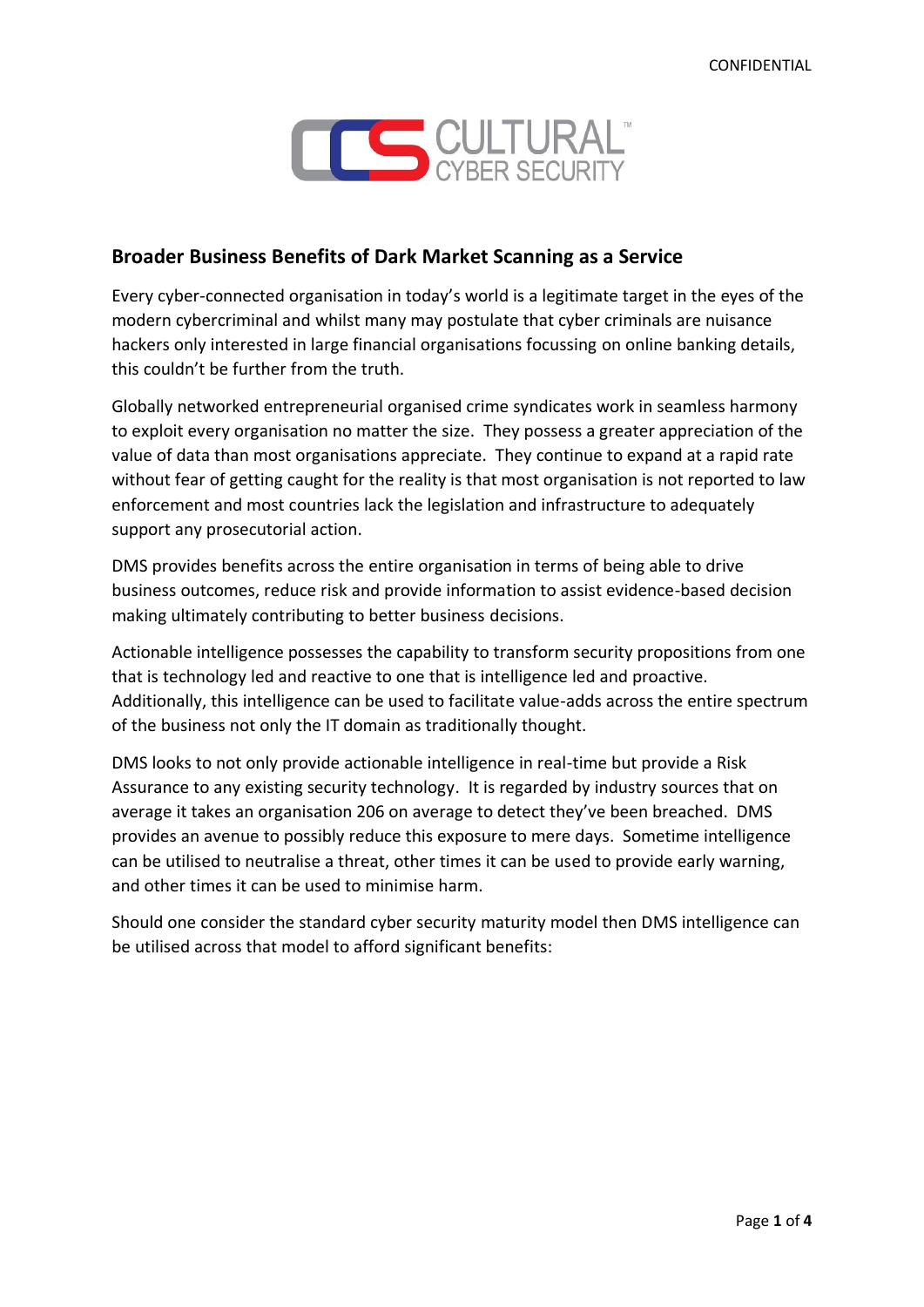### **Leadership & Governance**

- Reduce risk across the broader business operating environment
- Improve operations across the Client environment
- Enhanced governance
- Reduced Project risk
- Migration towards a proactive state of readiness

### **People**

- Removal or remediation of threats against the Client workforce
- Removal or remediation of threats against the Client Executive and Board
- Improved education programs
- More aware and cybersafe workforce
- Safer "work from home" practices leading to a more flexible workforce model
- Enhanced 3<sup>rd</sup> Party Risk Assurance
- Reduction of 3rd Party Risk

### **Information Risk Management**

- Early identification of threats
- Proactive and more immediate remediation
- Protection of the Client brand
- Harm minimisation
- Risk reduction
- Enhanced state of readiness and response
- Reduction of breach costs
- Assist procurement in acquisition of safer equipment
- Improved business decision making
- Enhanced influence across the business

### **Business Continuity & Crisis Management**

- Improved Incident Response
- Reduction of harm
- Reduction of business interruption
- Faster breach response time
- Enhanced business continuity
- Enhanced executive engagement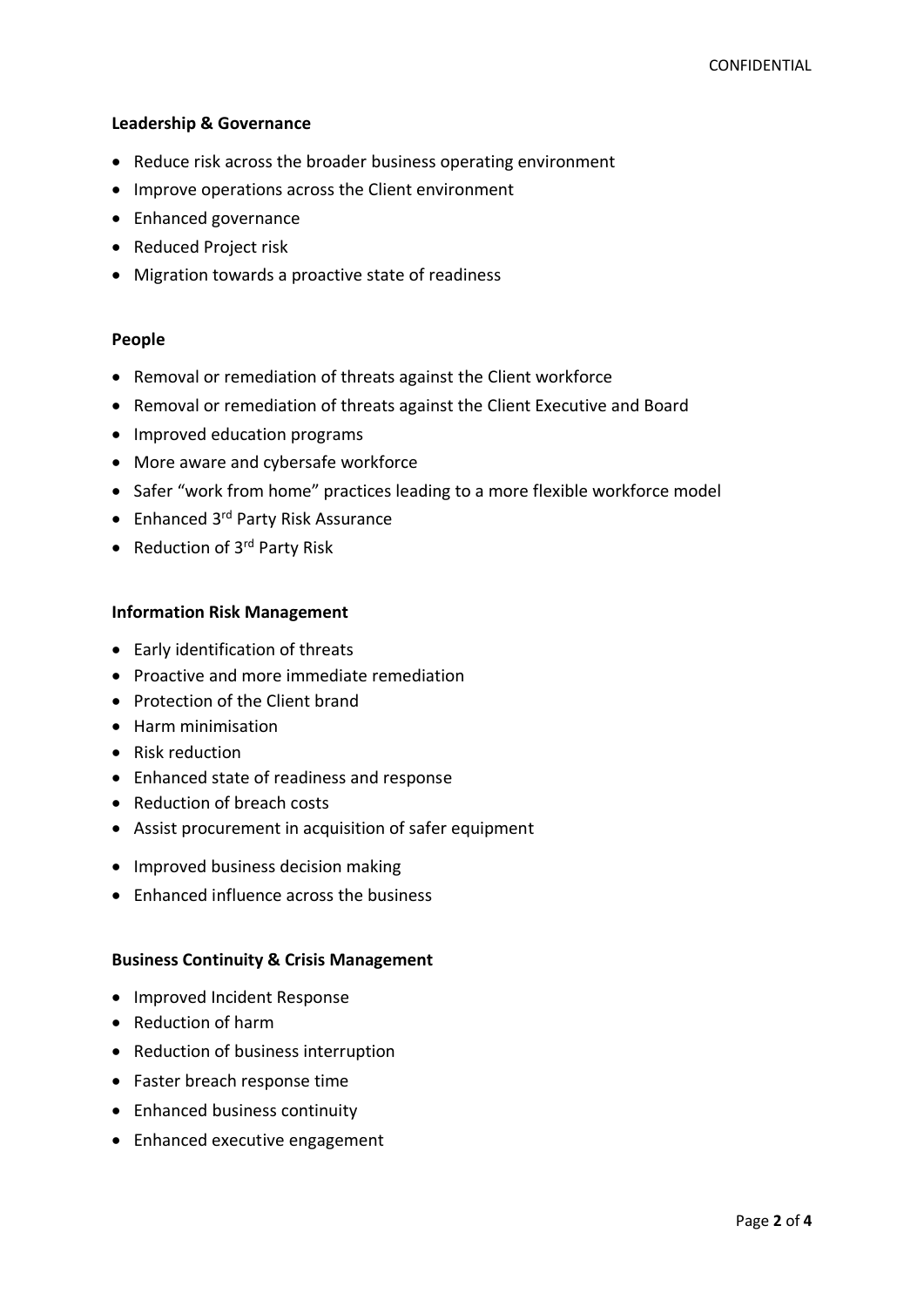## **Operations and Technology**

- Advanced warning of vulnerabilities
- Advanced warning of possible or impending attacks
- Enhanced maturity level of operations

### **Legal and Compliance**

- Compliant state
- Reduction of risk for the Client Brand
- Improved response processes
- Argument for cyber insurance policy cost reduction

# **Case Study Examples**

### **Malware**

Client is a major Australian brand incorporating many regional, local and national brand entities.

DMS identified a compromised server distributing a new malware that had three of the client's domains stipulated within the details of the malware. The purpose of the malware is as yet unknown but what is recognised is that the client organisation is specifically under attack and at risk.

## **Insider Threat**

Client is a State based Public Sector entity.

DMS identified a suspected disgruntled employee or contractor who then sought to obtain assistance from criminal entities to cause harm to the client. Vitriolic language used clearly identified this entity as a serious threat both from a cyber and physical perspective. DMS has been engaged to conduct further covert investigations in order to identify the threat entity.

## **Compromised eMails**

Client is a State Govt agency.

DMS identified 600 emails and passwords for sale. As a consequence, a forced password reset was ordered on the email accounts rendering the threat benign. The Client was to